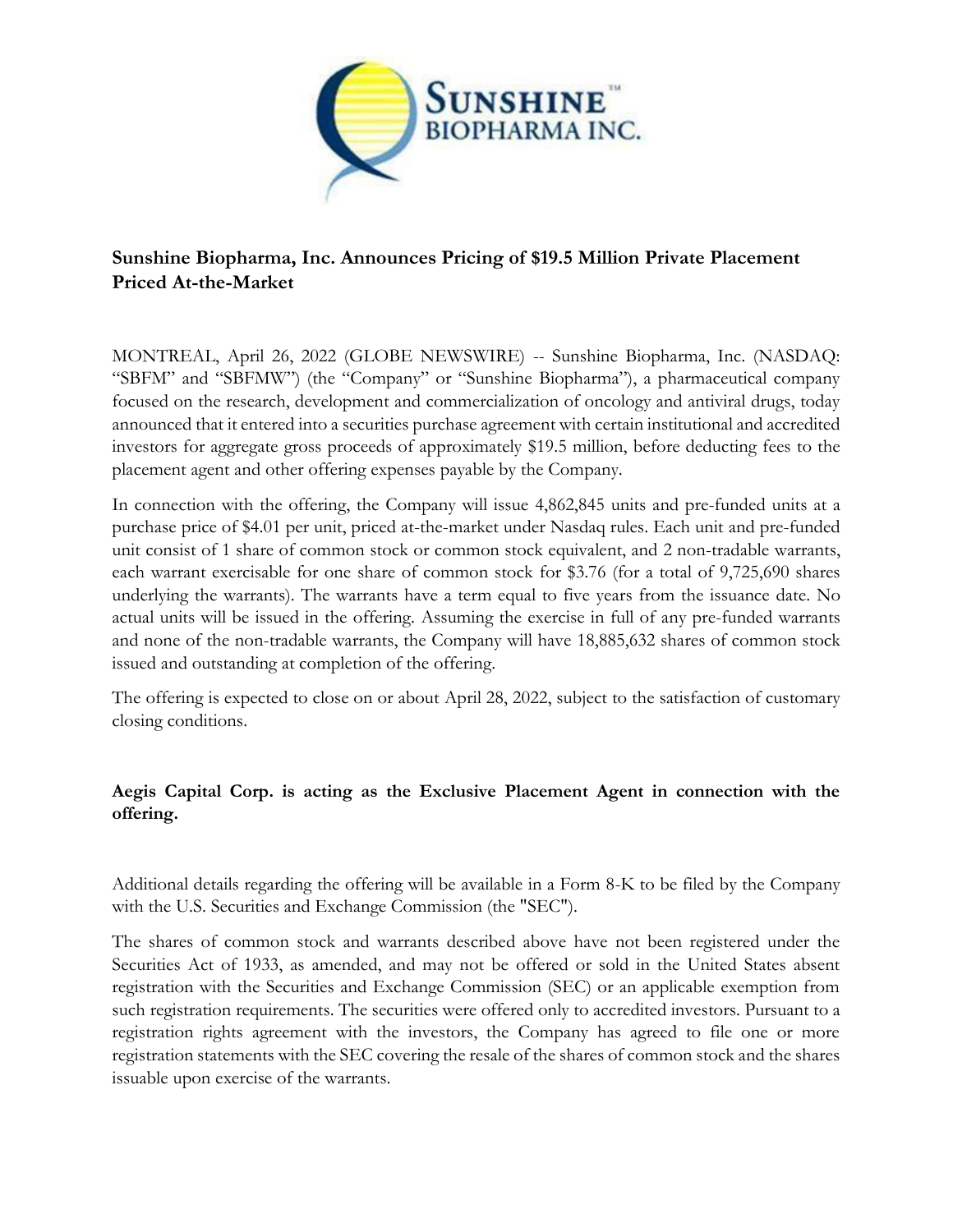

This press release shall not constitute an offer to sell or the solicitation of an offer to buy any of the securities described herein, nor shall there be any sale of these securities in any state or jurisdiction in which such offer, solicitation or sale would be unlawful prior to registration or qualification under the securities laws of any such state or jurisdiction.

### **About Sunshine Biopharma**

Severe Acute Respiratory Syndrome-Coronavirus-2 (SARS-CoV-2) is the causative agent of the ongoing COVID-19 pandemic that has claimed the lives of over 6.2 million people worldwide since it first appeared in December 2019. Sunshine Biopharma is working on the development of a treatment for COVID-19 and has completed the synthesis of four potential inhibitors of PLpro and subsequently identified a lead compound, SBFM-PL4. In addition, the Company recently expanded its research efforts into finding other PLpro inhibitors by entering into a collaboration agreement with the University of Arizona. The collaboration is focused on determining the in vivo safety, pharmacokinetics, and dose selection properties of three University of Arizona owned PLpro inhibitors, followed by efficacy testing in mice infected with SARS-CoV-2. The Company holds the first option to negotiate for a commercial, royalty-bearing license for all intellectual property developed by University of Arizona under the research project.

In addition to working on the development of a treatment for COVID-19, Sunshine Biopharma is engaged in the development of Adva-27a, a unique anticancer compound. Tests conducted to date have demonstrated the effectiveness of Adva-27a at destroying Multidrug Resistant Cancer Cells, including Pancreatic Cancer cells, Small-Cell Lung Cancer cells, Breast Cancer cells, and Uterine Sarcoma cells. Clinical trials for Pancreatic Cancer indication are planned to be conducted at McGill University's Jewish General Hospital in Montreal, Canada. Sunshine Biopharma is owner of all patents and intellectual property pertaining to Adva-27a.

#### **Cautionary Note Regarding Forward Looking Statements**

This press release and statements of the Company's management made in connection therewith contain "forward-looking statements" (as defined in Section 27A of the Securities Act of 1933, as amended, and Section 21E of the Securities Exchange Act of 1934, as amended) concerning future events, particularly with respect to the offering described herein. Words such as "may", "could", "expects", "projects," "intends", "plans", "believes", "predicts", "anticipates", "hopes", "estimates" and variations of such words and similar expressions are intended to identify forward-looking statements. These statements involve known and unknown risks and are based upon several assumptions and estimates, which are inherently subject to significant uncertainties and contingencies,